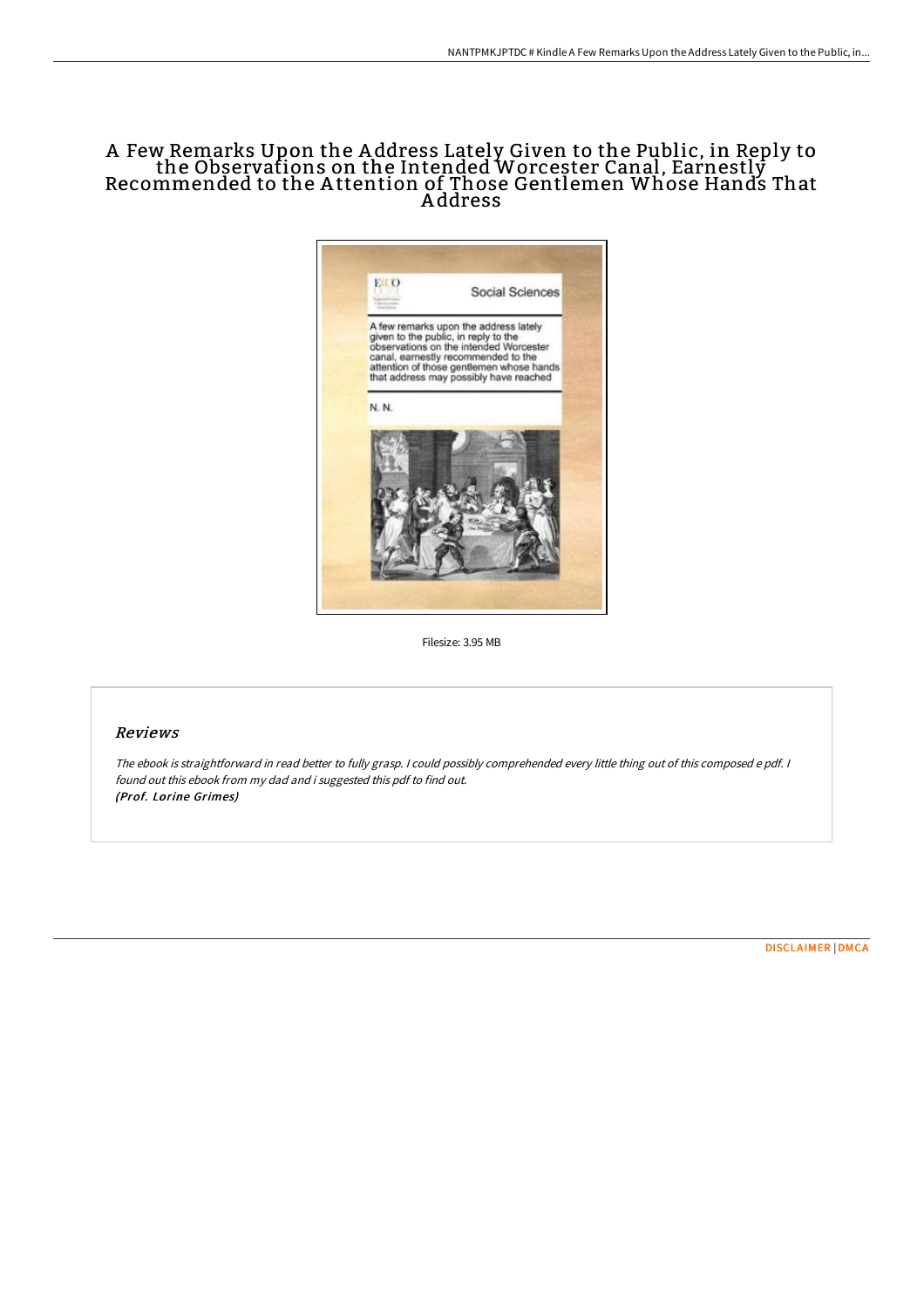### A FEW REMARKS UPON THE ADDRESS LATELY GIVEN TO THE PUBLIC, IN REPLY TO THE OBSERVATIONS ON THE INTENDED WORCESTER CANAL, EARNESTLY RECOMMENDED TO THE ATTENTION OF THOSE GENTLEMEN WHOSE HANDS THAT ADDRESS



Gale Ecco, Print Editions, United States, 2010. Paperback. Book Condition: New. 246 x 189 mm. Language: English . Brand New Book \*\*\*\*\* Print on Demand \*\*\*\*\*.The 18th century was a wealth of knowledge, exploration and rapidly growing technology and expanding record-keeping made possible by advances in the printing press. In its determination to preserve the century of revolution, Gale initiated a revolution of its own: digitization of epic proportions to preserve these invaluable works in the largest archive of its kind. Now for the first time these high-quality digital copies of original 18th century manuscripts are available in print, making them highly accessible to libraries, undergraduate students, and independent scholars.Delve into what it was like to live during the eighteenth century by reading the first-hand accounts of everyday people, including city dwellers and farmers, businessmen and bankers, artisans and merchants, artists and their patrons, politicians and their constituents. Original texts make the American, French, and Industrial revolutions vividly contemporary.++++The below data was compiled from various identification fields in the bibliographic record of this title. This data is provided as an additional tool in helping to insure edition identification: ++++Bodleian Library (Oxford)T197449Signed: N. N. With a docket title.[Worcester?, 1786?] 15, [1]p.; 2.

**E** Read A Few Remarks Upon the Address Lately Given to the Public, in Reply to the Observations on the Intended Worcester Canal, Earnestly [Recommended](http://digilib.live/a-few-remarks-upon-the-address-lately-given-to-t.html) to the Attention of Those Gentlemen Whose Hands That Address Online **Download PDF A Few Remarks Upon the Address Lately Given to the Public, in Reply to the Observations on the** Intended Wor cester Canal, Earnestly [Recommended](http://digilib.live/a-few-remarks-upon-the-address-lately-given-to-t.html) to the Attention of Those Gentlemen Whose Hands That Address